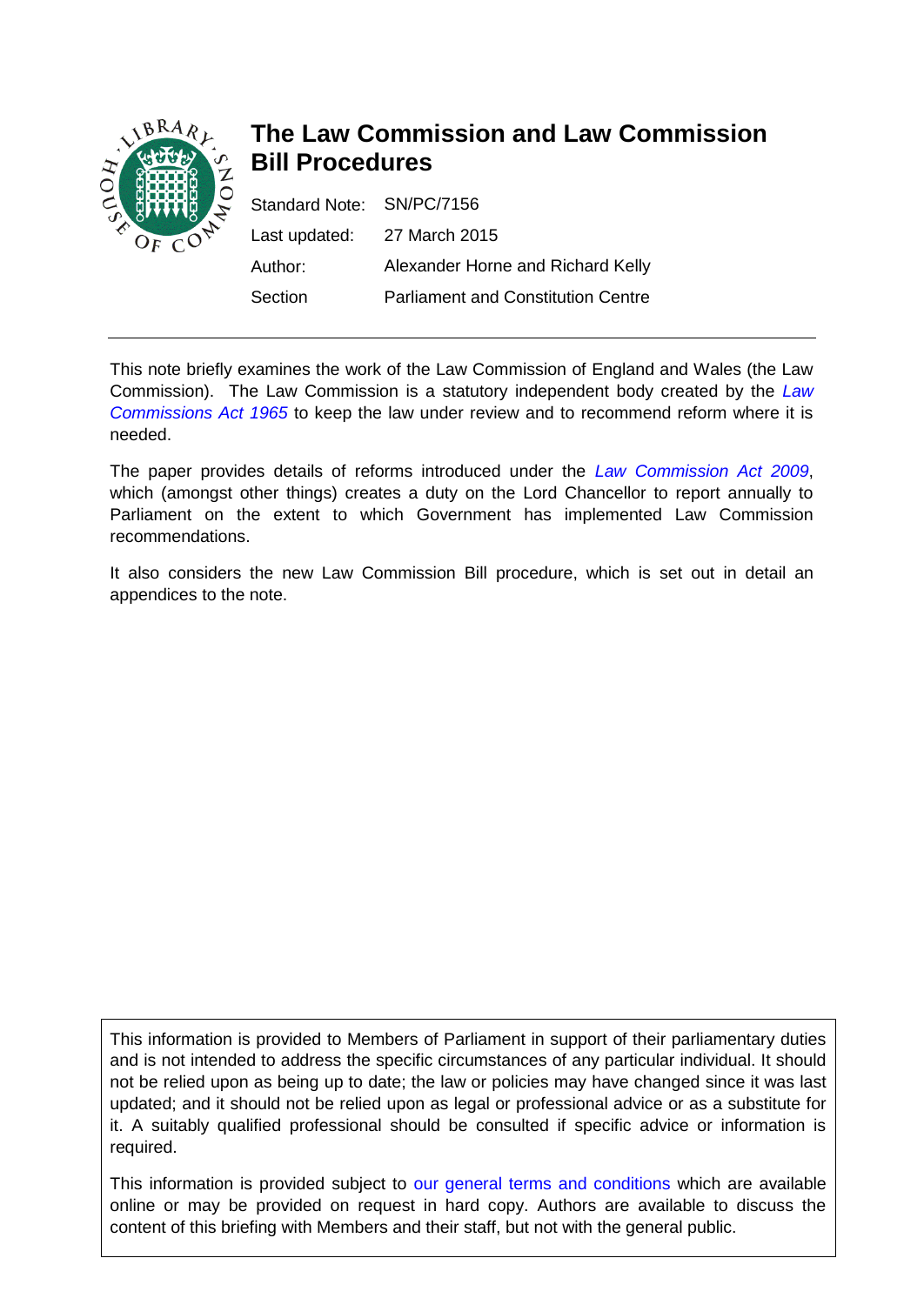# **Contents**

| 1            | <b>What is the Law Commission?</b>                                 |                                   | $\overline{2}$ |
|--------------|--------------------------------------------------------------------|-----------------------------------|----------------|
|              | 1.1                                                                | The work of the Law Commission    | 2              |
|              | 1.2 <sub>1</sub>                                                   | The Law Commission Act 2009       | 4              |
|              | $1.3-$                                                             | <b>Consolidation Bills</b>        | 5              |
| $\mathbf{2}$ | <b>Law Commission Bill Procedure</b>                               |                                   | 6              |
|              | 2.1                                                                | House of Commons                  | 6              |
|              | $2.2^{\circ}$                                                      | House of Lords                    | 6              |
|              | $2.3^{\circ}$                                                      | What is a non-controversial Bill? | $\overline{7}$ |
|              | <b>Appendix 1: Procedures for considering Law Commission Bills</b> |                                   | 8              |
|              |                                                                    | A1.1 House of Commons             | 8              |
|              |                                                                    | A1.2 House of Lords               | 8              |
|              | <b>Appendix 2: Procedures for considering Consolidation Bills</b>  |                                   | 10             |

# <span id="page-1-0"></span>**1 What is the Law Commission?**

The Law Commission for England and Wales (hereafter the Law Commission) is a statutory independent body created by the *[Law Commissions Act 1965](http://www.legislation.gov.uk/ukpga/1965/22)* to keep the law under review and to recommend reform where it is needed.<sup>1</sup> The aim of the Commission is to ensure that the law is: fair; modern; simple; and as cost-effective as possible.

There are five Commissioners. They are appointed on a full-time basis, but may on occasions undertake other work including judicial training or judicial service. The Chairman is either a High Court or an Appeal Court judge, appointed to the Commission for up to three years. The other four Commissioners are experienced judges, barristers, solicitors or teachers of law. They are appointed by the Lord Chancellor and Secretary of State for Justice for up to five years, although their appointments may be extended.

The Commissioners are supported by a Chief Executive and about 20 members of the Government Legal Service, two Parliamentary Counsel (who draft the Bills to reform and consolidate the law), and a number of research assistants, who are usually recently qualified law graduates.

## <span id="page-1-1"></span>**1.1 The work of the Law Commission**

The *Law Commissions Act 1965* requires the Commission to submit "programmes for the examination of different branches of the law" to the Lord Chancellor for his approval before undertaking new work.

Before deciding which projects to take forward, the Law Commission takes views from judges, lawyers, Government Departments, the voluntary and business sectors, and the general public.

<sup>&</sup>lt;sup>1</sup> The 1965 Act also created a [Scottish Law Commission,](http://www.scotlawcom.gov.uk/) which is now devolved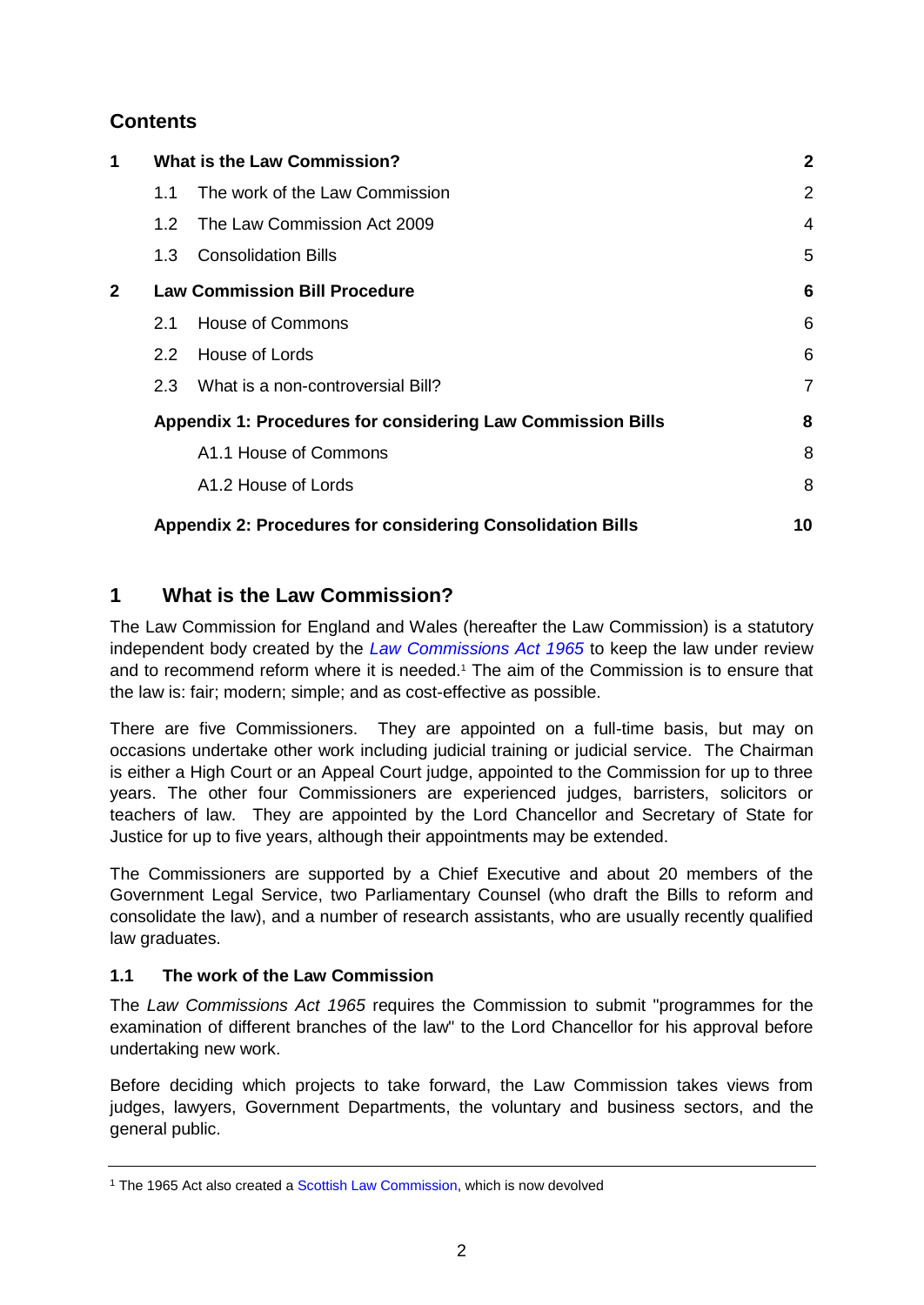Details of the Law Commission's full programme of work can be found on its website.<sup>2</sup>

In the course of a Parliamentary debate in the House of Lords in May 2014, the Minister of State for Justice, Lord Faulks responded to questions as to how the Government intended to prioritise "and clear the backlog of Law Commission bills awaiting parliamentary consideration." During the course of that debate, he also provided details about the Government's approach to the Law Commission and the new Parliamentary procedures that have been used to expedite Law Commission Bills. These are discussed in more detail at Section 2 and Appendix 1 of this paper.

#### **Lord Faulks**

[...] I speak from my own experience that, in decades gone by, the Law Commission would produce valuable reports but, sadly, often little was done with them because there was not sufficient political will, time, or whatever to bring some of its sensible suggestions into force. However, in the past few years, the Law Commission, in collaboration with the Ministry of Justice, has engaged in a major exercise to enhance its profile within Whitehall and to increase the level of implementation of its work. Elements of that include the introduction of the new procedure, to which we have had reference, in your Lordships' House for the consideration of non-controversial Law Commission Bills; a statutory duty on the Lord Chancellor to report to Parliament on implementation of Law Commission work […]; and a statutory protocol on the relationship between the Law Commission and government departments. Those actions have resulted in a more efficient and streamlined way of working for the commission. As much was recognised in the recent triennial review undertaken in respect of the Law Commission, which was reported to this House. The review identified a number of areas of particularly good practice by the Law Commission and its sponsor team at the Ministry of Justice. It commended the open and transparent approach to law reform and policy-making as an exemplar of open policy-making.

When the commission examines a particular area of law, it first establishes the scope of its work in conjunction with the relevant government department. It then consults on existing law and on proposals for change. It makes a report to the Lord Chancellor or the relevant Minister with recommendations and reasons. The report may—and often does—include a draft Bill giving effect to the commission's recommendations. The Bills are referred to as Law Commission Bills. Since the new procedure was put in place in 2010, six Bills have been through the Law Commission Bill procedure. As your Lordships will appreciate, there are practical reasons for a limit to the number of Bills that can go through the procedure in a Session, but as and when opportunities have arisen, Bills have been taken forward using that special procedure.

It is perhaps important also to stress that we use what might be described as the normal procedure wherever possible to take forward the commission's recommendations. For example, most of the recommendations in the Contempt of Court—Juror Misconduct and Internet Publications report were included in the Criminal Justice and Courts Bill introduced in Parliament in February 2014, and which is part of a carryover Bill, which will be considered by your Lordships' House during the summer or perhaps in the autumn.

The special procedure has helped to clear the previous backlog and significantly reduce delays. Bills that have benefited from this new procedure include the Trusts (Capital and Income) Act 2013—the noble Lord, Lord Beecham, will be familiar with that—the Consumer Insurance (Disclosure and Representations) Act 2012, […], the

<sup>2</sup> Law Commission, *[Our work](http://lawcommission.justice.gov.uk/our%20work.htm)*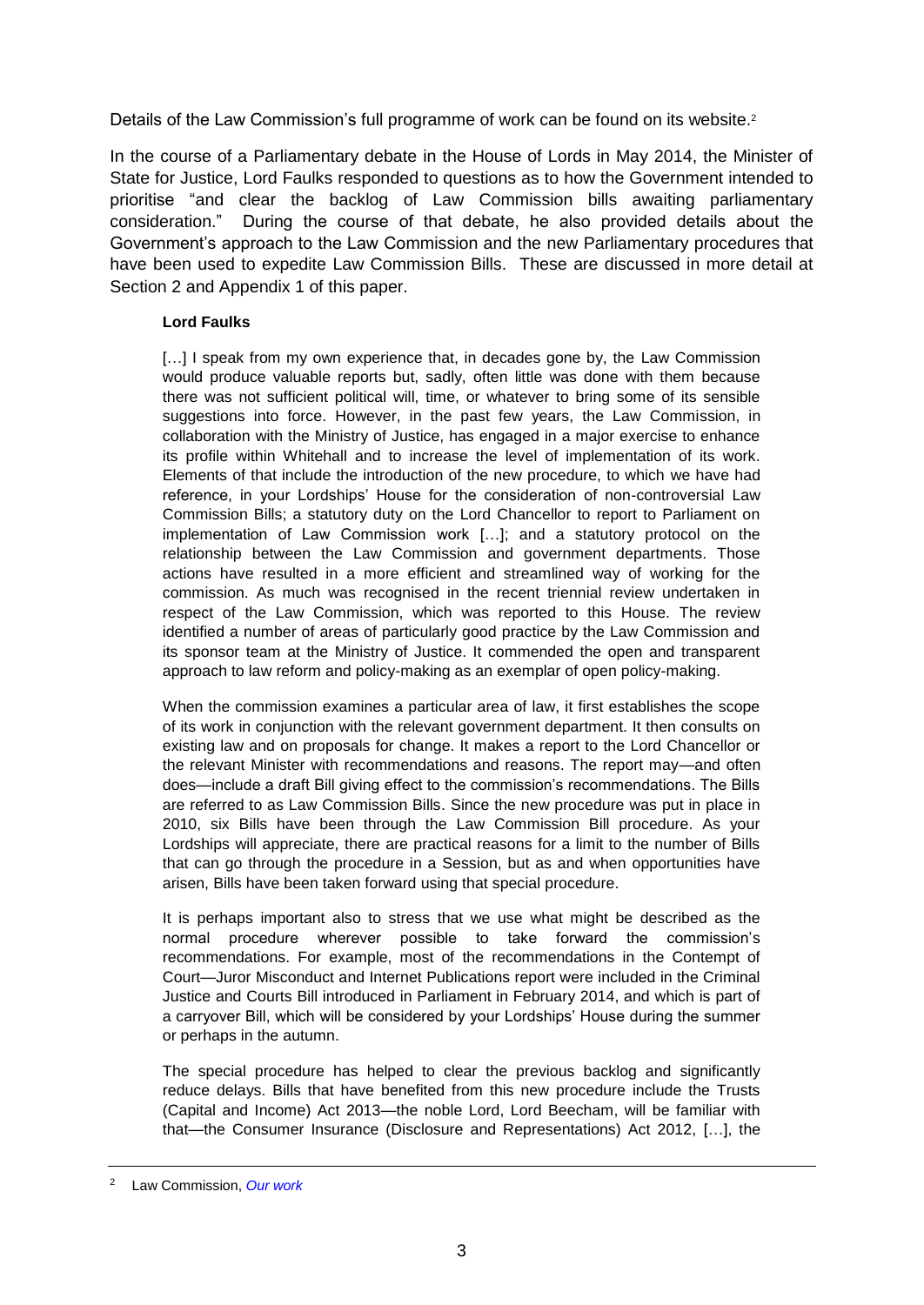Third Parties (Rights Against Insurers) Act 2010, the Perpetuities and Accumulations Act 2009, […], the Inheritance and Trustees Powers Bill; and the Partnerships (Prosecution) (Scotland) Act. With the exception of the Inheritance and Trustees' Powers Bill, which is awaiting Royal Assent, all are now Acts and have made important changes to the effectiveness, efficiency and quality of the law.

In March 2010, the Lord Chancellor and the commission agreed a statutory protocol governing how government departments and the Law Commission should work together on law reform projects. We see this as a key document for ensuring a more productive relationship with the Law Commission and improved rates of implementation of Law Commission reports. The protocol covers the various stages of a project: before the commission takes the project on; at the outset of the project; during the currency of the project; and after the project. It applies both to projects set out in one of the commission's regular programmes of law reform and to projects which arise out of individual referrals made to the commission. The protocol applies only to projects which the commission takes on after the date on which the protocol was agreed, although government departments and the commission have agreed to take it into account, as far as practicable, in relation to projects which were in progress at that date. This protocol does not apply to commission proposals for consolidation or statute law revision. I commend the protocol as a thorough and efficient process. […] The consultation for the commission's 12th programme closed on 31 October and the commission is currently reviewing the suggestions that have been made. It has submitted proposals, and the main part of its law reform will then be set for the following three years. […]. Although the Law Commission provides invaluable assistance to any Government of whatever colour on law reform, there is no obligation on the part of a Government to bring forward proposals: it is a question of using a valuable resource. [...] The fact that the Law Commission examines a subject and comes up with proposals does not necessarily mean that it has provided the perfect answer, although very often it provides valuable assistance.

I should make some observations about the Lord Chancellor's *Report on the Implementation of Law Commission Proposals* and the duty introduced by the Law Commission Act 2009 for an annual report. […] The report shows that a number of Law Commission proposals have taken effect:

"The Trusts (Capital and Income) Act 2013 has come into force, as have the amendments to the Companies Act 2006 which streamline the system for registering charges and securities interests granted by companies. In furtherance of the Commission's function to repeal laws that no longer serve any useful purpose"—

another important part of its work—the largest ever Statute Law (Repeals) Act, removing more than 800 Acts from the statute book, received royal assent on 31 January, 2013 and came into force immediately.<sup>3</sup>

#### <span id="page-3-0"></span>**1.2 The Law Commission Act 2009**

As noted above, the *[Law Commission Act 2009](http://www.legislation.gov.uk/ukpga/2009/14/contents)* introduced new duties on the Government. It came into force on 12 January 2010. In particular, the Act:

 creates a duty on the Lord Chancellor to report annually to Parliament on the extent to which Government has implemented Law Commission recommendations, and

<sup>&</sup>lt;sup>3</sup> For the full debate, see: HL Deb 12 May 2014 [c435-450GC](http://www.publications.parliament.uk/pa/ld201314/ldhansrd/text/140512-gc0001.htm#14051218000170)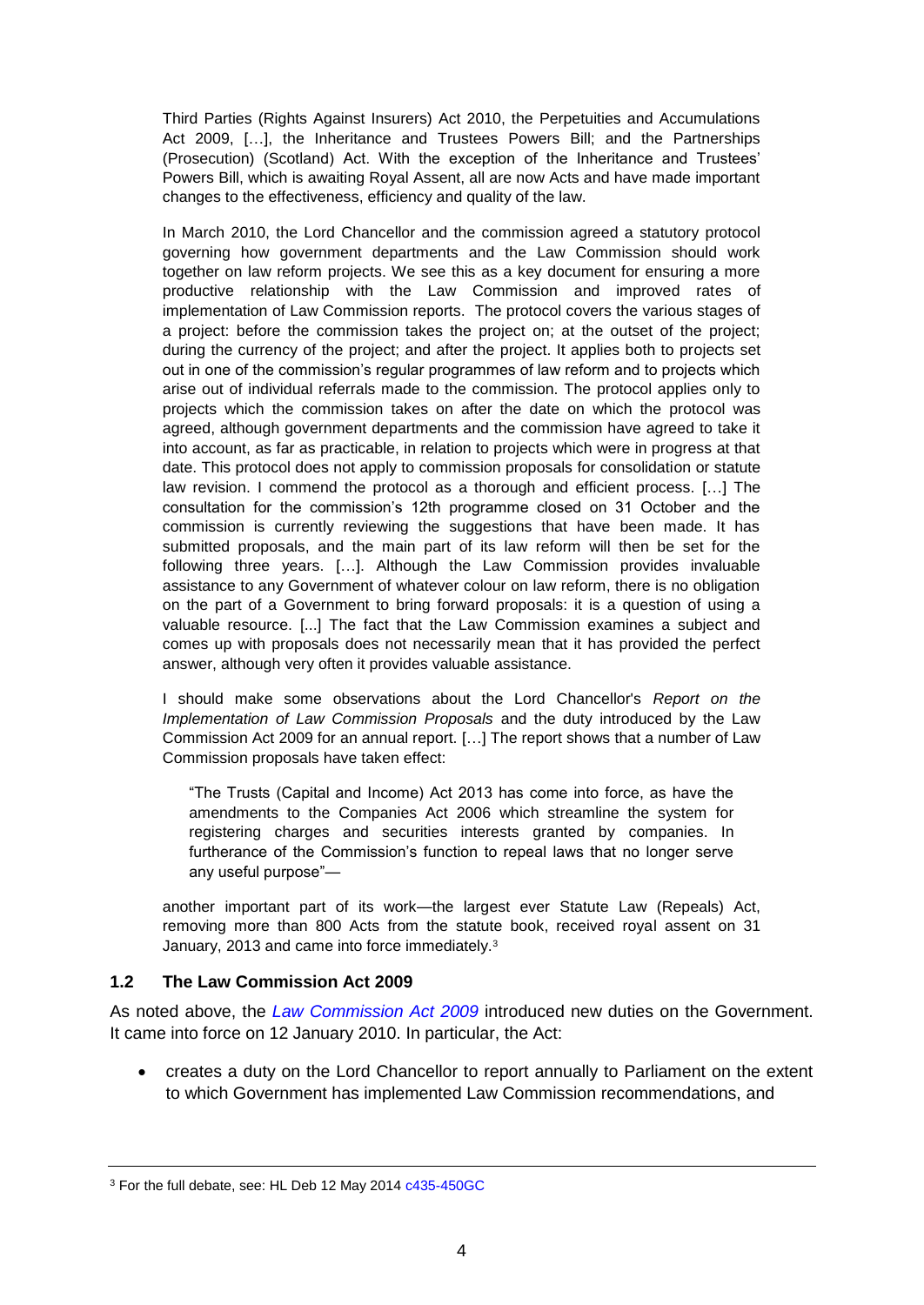• allows for a Protocol between the Lord Chancellor (on behalf of the Government) and [the Law Commission,](http://lawcommission.justice.gov.uk/docs/lc321_Protocol.pdf) which sets out how Ministers of the Crown, Government Departments and the Law Commission should work together.

The purpose of the *Law Commission Act 2009* and the Protocol is to improve the rate at which the Commission's recommendations for reform of the law are implemented by Government.

The most recent *[Report on the Implementation of Law Commission Proposals](https://www.gov.uk/government/uploads/system/uploads/attachment_data/file/309150/report-on-the-implementation-of-law-commission-proposals.pdf)* was published in May 2014.<sup>4</sup>

## <span id="page-4-0"></span>**1.3 Consolidation Bills**

The Law Commission is also responsible for Consolidation Bills. Consolidation Bills essentially seek to draw together a number different enactments (including Acts of Parliament and statutory instruments) into a single Act. The Law Commission has described how it conducts this work on its website, stating that:

Consolidation is one of our statutory functions under the Law Commissions Act 1965. We have been responsible for over 200 consolidation Bills that have become Acts since 1965. The aim is to make the statute law clearer, shorter and more accessible. A good consolidation has real practical benefits for those who work with the law (such as legal practitioners and the courts), those concerned with making it (such as Parliament and Government) and for those who need to access or use it (such as citizens and businesses).

The main purpose of a consolidation project is to draw together different enactments on a topic into a single Act. The Act usually replaces provisions in different Acts (and often statutory instruments) passed over a period of years. The structure of the original law will often have become distorted over time and so requires reforming to make the cumulative effect of successive layers of legislation intelligible. The drafter is also able to remove obsolete material, modernise language (now conventionally gender-neutral) and resolve many of the minor inconsistencies and ambiguities that creep in over the years. Changes to the general law and to EU law that affect the existing legislation also need to be considered to ensure that the Bill reproduces accurately the effect of all current law.

Consolidation work can be exceptionally difficult. The drafter must be confident that a restructured or re-worded text reflects the true effect of the current law, subject only to changes of the kind permitted by the parliamentary procedure described below.

Technical substantive changes to the law are often required in order to produce a satisfactory consolidated text. If these cannot be made under that procedure, they would have to be made by or under an ordinary Act before they could be incorporated into a consolidation Bill.<sup>5</sup>

There is a special Parliamentary procedure for Consolidation Bills, which is outlined in Appendix 2.

<sup>4</sup> Ministry of Justice, *Report on the Implementation of Law Commission Proposals*, HC 1237, May 2014

<sup>5</sup> Law Commission, *[Consolidation](http://lawcommission.justice.gov.uk/areas/consolidation.htm)*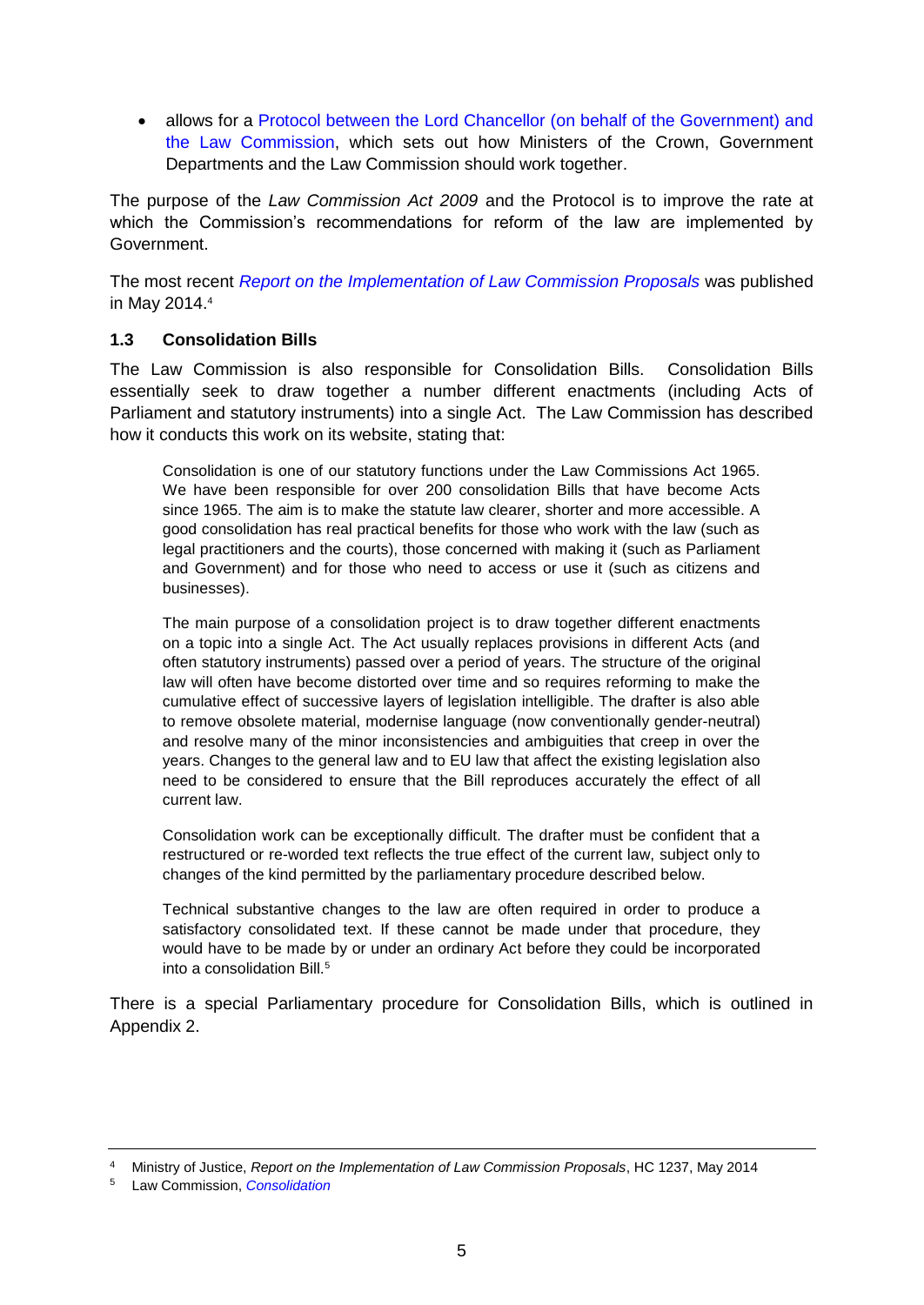## <span id="page-5-0"></span>**2 Law Commission Bill Procedure**

## <span id="page-5-1"></span>**2.1 House of Commons**

The House of Commons has had a special procedure for Law Commission Bills: that is bills that makes changes in the law.

The procedure has been enshrined in Standing Orders since 1995. The changes were made as a result of recommendations from the Jopling Committee on sittings of the House which reported in February 1992.<sup>6</sup> They were made operational through a Sessional Order in 1994-95.<sup>7</sup> The procedure was briefly outlined by Tony Newton, the Leader of the House, when the House adopted it in November 1995. He noted that "the Government would as at present, to respond to any request from the Opposition for a Second Reading debate on the Floor of the House":

I emphasised that a different procedure applies to those Law Commission Bills that make some changes in the law rather than simply consolidate it. Those Bills will be referred automatically to a Second Reading Committee, but--this is an important point- the Government would expect, as at present, to respond to any request from the Opposition for a Second Reading debate on the Floor of the House. The opportunities for hon. Members to scrutinise the details of those Bills in Committee--this may be of particular importance to the hon. Member for Thurrock (Mr. Mackinlay)--and on Report will be exactly the same as for any other Bill.<sup>8</sup>

## <span id="page-5-2"></span>**2.2 House of Lords**

A trial Law Commission Bill procedure was introduced in the House of Lords in 2008. Having used the trial procedure on two occasions (namely the *Perpetuities and Accumulations Act 2009* and the *Third Parties (Rights Against Insurers) Act 2010*, the House of Lords Procedure Committee reported on its use in July 2010. The Committee agreed that the experimental procedure for dealing with Law Commission Bills should be made permanent and confirmed that "Law Commission bills originating in the work of the Scottish Law Commission will also be eligible for the new procedure".<sup>9</sup>

On 7 October 2010, the House of Lords approved the Procedure Committee's report. Before the motion was agreed, Lord Brabazon of Tara, the Chairman of Committees, briefly described the procedures for considering Law Commission Bills:

**The Chairman of Committees:** My Lords, a couple of years ago, in April 2008, the House agreed to new procedures for consideration of certain non-controversial Law Commission Bills on a trial basis. They involve holding the Second Reading debate in the Moses Room, with a Motion for Second Reading subsequently being taken formally in the Chamber. The Committee stage is then generally conducted by means of a Special Public Bill Committee, and then Report and Third Reading take place in the Chamber, as with other Bills.<sup>10</sup>

<sup>6</sup> Select Committee on Sittings of the House, *Report*, 18 February 1992, HC 20 1991-92

<sup>7</sup> [HC Deb 19 December 1994 cc1456-98](http://hansard.millbanksystems.com/commons/1994/dec/19/jopling-report)

<sup>8</sup> HC Deb 2 November 1995 c411

<sup>9</sup> Procedure Committee, *[Law Commission Bills](http://www.publications.parliament.uk/pa/ld201011/ldselect/ldprohse/30/30.pdf)*, 27 July 2010, HL 30 2101-11

<sup>10</sup> HL Deb 7 October 2011 c224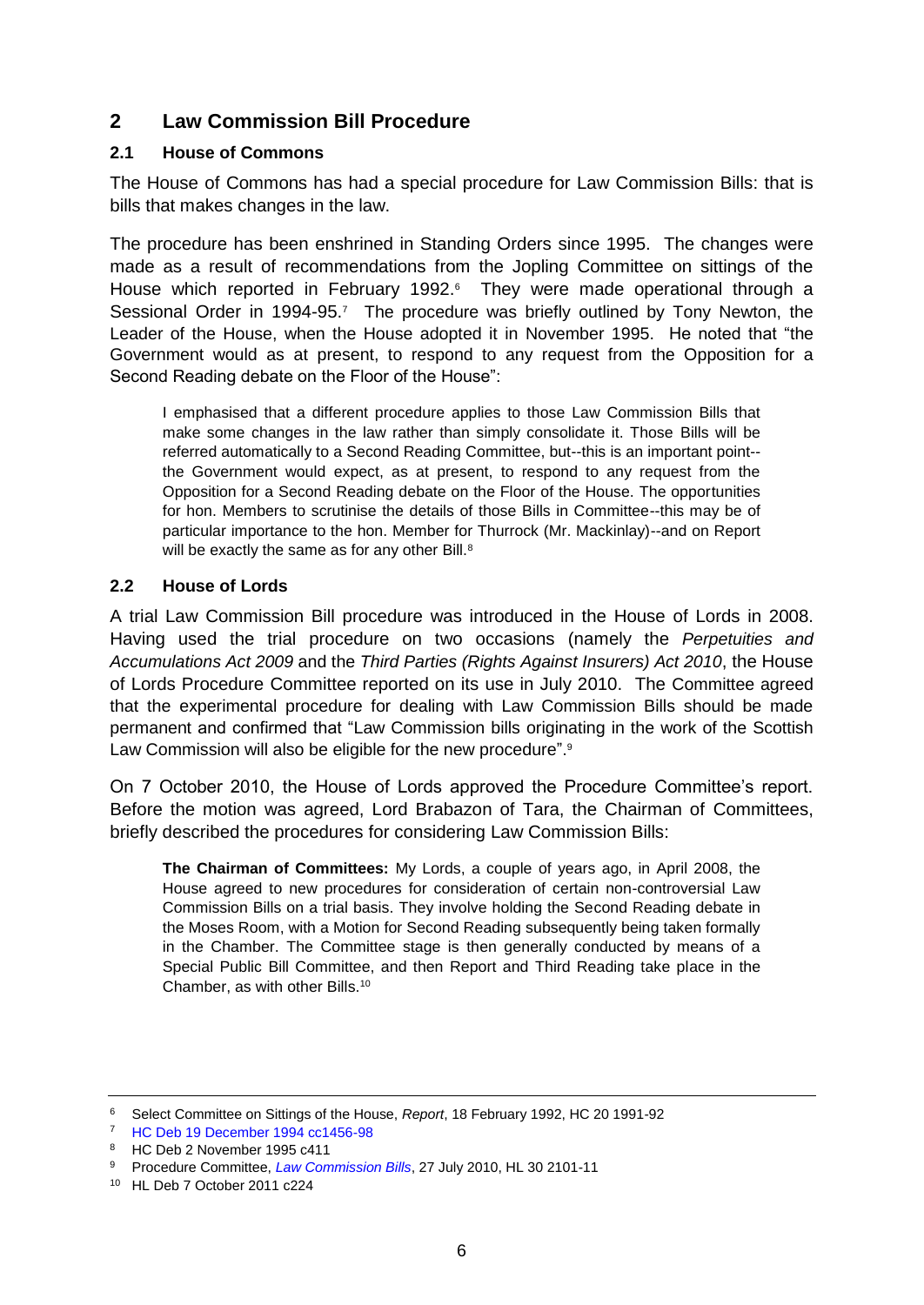The Procedure Committee's February 2008 Report – *Law Commission Bills* – described the process in more detail.<sup>11</sup> The Committee's description is set out in full in Appendix 1 to this note.

## <span id="page-6-0"></span>**2.3 What is a non-controversial Bill?**

During the passage of the *Insurance Bill 2014-15*, which was before a Special Public Bill Committee in the House of Lords in 2014, the question arose as to what is a noncontroversial Bill. The Minister, Lord Newby, responded:

There is, unhelpfully for a Minister, no precise definition of what does and does not constitute controversy for the purposes of a Law Commission Bill. If the Bill were to include matters that are clearly controversial, as this is, the question is whether they could reasonably be expected to prejudice its passage through either your Lordships' House or the House of Commons. 12

<sup>11</sup> Procedure Committee, *[Law Commission Bills](http://www.publications.parliament.uk/pa/ld200708/ldselect/ldprohse/63/63.pdf)*, 25 February 2008, HL 63 2007-08

<sup>12</sup> House of Lords Special Public Bill Committee, *[Insurance Bill \[HL\]](http://www.publications.parliament.uk/pa/ld201415/ldselect/ldinsur/81/81.pdf)* HL Paper 81, 24 December 2014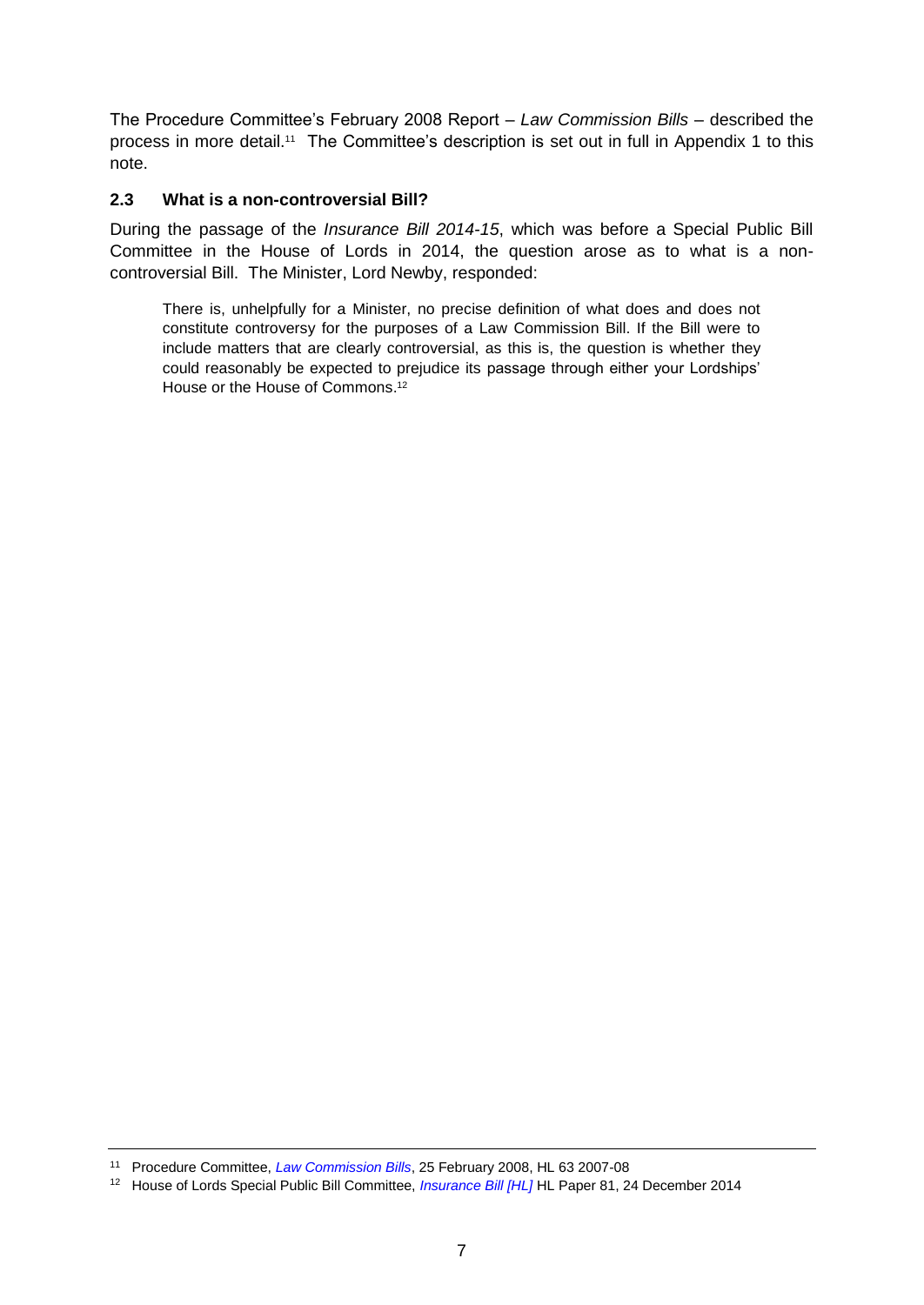# <span id="page-7-0"></span>**Appendix 1: Procedures for considering Law Commission Bills**

## <span id="page-7-1"></span>*A1.1 House of Commons*

The House of Commons adopted the procedure for dealing with Law Commission Bills, described in Standing Order No 59, in 1995.

Standing Order No 59 provides:

- (1) Any public bill, the main purpose of which is to give effect to proposals contained in a report by either of the Law Commissions, other than a private Member's bill or a bill to which [Standing Order No. 58 \(Consolidation bills\)](http://www.publications.parliament.uk/pa/cm201314/cmstords/900/body.htm#BABBJBFHA) applies, shall, when it is set down for second reading, stand referred to a second reading committee, unless
- (a) the House otherwise orders, or
- (b) the bill is referred to the Scottish Grand Committee.

(2) If a motion that a bill such as is referred to in paragraph [\(1\)](http://www.publications.parliament.uk/pa/cm201314/cmstords/900/body.htm#BABGBCEHA) above shall no longer stand referred to a second reading committee is made by a Minister of the Crown at the commencement of public business, the question thereon shall be put forthwith.

(3) The provisions of paragraphs  $(3)$  to  $(5)$  of Standing Order No. 90 (Second reading [committees\)](http://www.publications.parliament.uk/pa/cm201314/cmstords/900/body.htm#BABDBDFAA) shall apply to any bill referred to a second reading committee under paragraph [\(1\)a](http://www.publications.parliament.uk/pa/cm201314/cmstords/900/body.htm#BABGBCEHA)bove.<sup>13</sup>

The provisions of paragraphs (3) to (5) of Standing Order No 90 are:

(3) A second reading committee shall report to the House either that it recommends that the bill ought to be read a second time or that it recommends that the bill ought not to be read a second time, and in the latter case it shall have power to state its reasons for so recommending.

(4) When a second reading committee shall have made a report to the House in respect of a bill referred to it under paragraph [\(2\)](http://www.publications.parliament.uk/pa/cm201314/cmstords/900/body.htm#BABCIDEHA) above, the bill shall be ordered to be read a second time upon a future day.

(5) Upon a motion being made for the second reading of a bill reported from a second reading committee, the question thereon shall be put forthwith.<sup>14</sup>

#### <span id="page-7-2"></span>*A1.2 House of Lords*

The Procedure Committee's February 2008 Report – *Law Commission Bills* – described the procedures for considering Law Commission Bills in the House of Lords:

6. On introduction, the Bill would be identified as a Law Commission bill in House of Lords Business. This would be done by means of an italic note.

7. Following first reading, a motion would be tabled, with at least three sitting days' notice, to refer the Bill to a "Second Reading Committee". This would be an innovation for the Lords. It would function like a Grand Committee, with unlimited membership, and would take place in the Moses Room. Any Member could speak and there would be no time limit on the debate. However, as in Grand Committee, there would be no provision for divisions.

<sup>13</sup> House of Commons, *[Standing Orders of the House of Commons -](http://www.publications.parliament.uk/pa/cm201314/cmstords/900/body.htm#59) Public Business 2013*, December 2013, HC 900 2013-14

<sup>14</sup> House of Commons, *[Standing Orders of the House of Commons -](http://www.publications.parliament.uk/pa/cm201314/cmstords/900/body.htm#90) Public Business 2013*, December 2013, HC 900 2013-14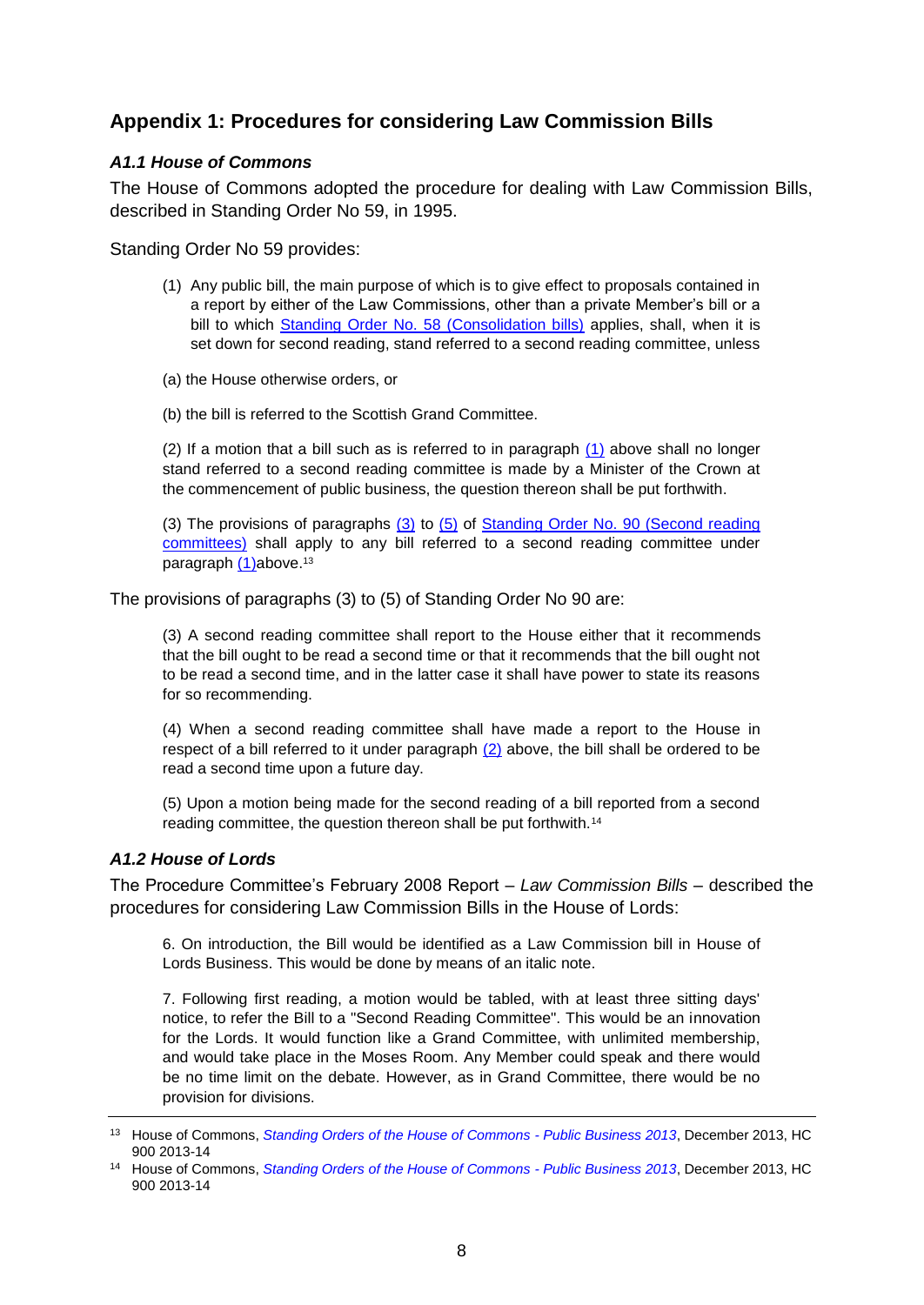8. The Second Reading Committee would only debate the bill; it would not itself decide on the motion for second reading. As for affirmative instruments which have been debated in Grand Committee, and which still have to be approved formally by the House, the Second Reading Committee would simply report that it had considered the bill, and the motion for second reading would be taken formally in the House at a later date. It would of course be possible, in the event of serious opposition to the bill, for a vote to take place at this stage, as for any other public bill.

9. Assuming the bill had been given a second reading, the next stage would be a motion to commit the bill. The *Companion to the Standing Orders* describes Special Public Bill Committees as being particularly suited to Law Commission bills, and we recommend that this existing procedure should become the norm for the committee stage for Law Commission bills.

10. Special Public Bill Committees are empowered to take written and oral evidence within a 28-day period following their appointment. Having taken evidence, they then consider the bill clause by clause and consider amendments in the usual way.

11. Special Public Bill Committees are appointed by the House on the basis of a recommendation by the Committee of Selection, and normally have a membership of nine or ten, including the relevant minister and spokesmen of opposition parties. Members of the House who are not appointed to the Committee are free to attend public meetings, speak and move amendments, but may not vote in the event of a division.

12. Once the Special Public Bill Committee has completed its work the bill is reprinted as amended. Written and oral evidence, and a verbatim report of proceedings, are also published.

13. The remaining stages, Report and Third Reading, would follow in the usual way, on the floor of the House and on separate days. Subsequent proceedings (for instance consideration of Commons amendments) would also be exactly as for any other public bill.<sup>15</sup>

<sup>15</sup> Procedure Committee, *[Law Commission Bills](http://www.publications.parliament.uk/pa/ld200708/ldselect/ldprohse/63/63.pdf)*, 25 February 2008, HL 63 2007-08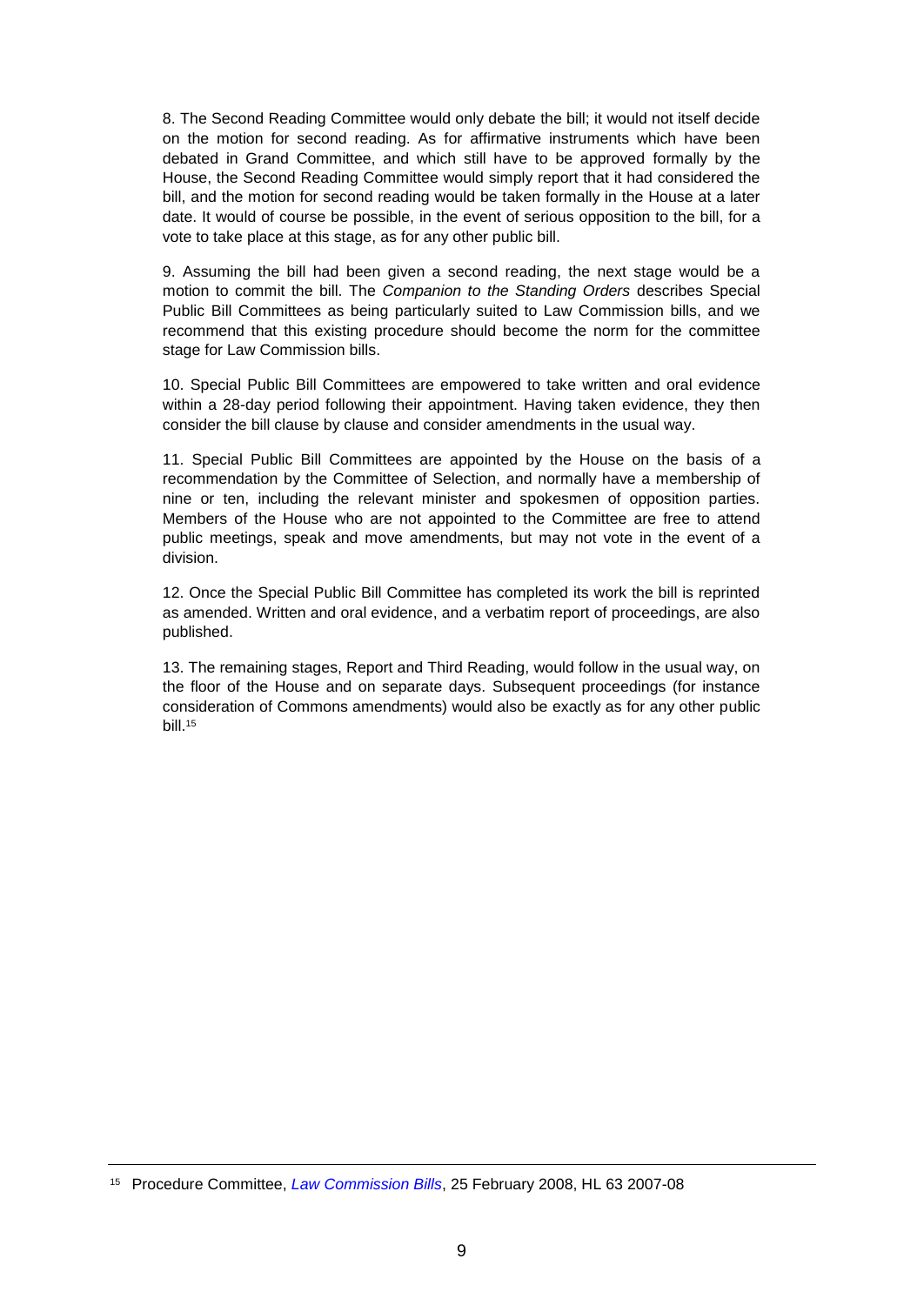# <span id="page-9-0"></span>**Appendix 2: Procedures for considering Consolidation Bills**

There is a special Parliamentary procedure for Consolidation Bills. The Law Commission explains that:

The Law Commissions and Parliament have established a special parliamentary procedure for a consolidation Bill. This enables the Bill to be scrutinised on a nonpartisan basis without taking up much time on the floor of either House. The main parliamentary stage is the detailed consideration of the Bill by the Joint Committee on Consolidation etc Bills. If the Joint Committee is content with the Bill the other parliamentary stages are largely formal.

The procedure cannot be used for a Bill that alters the substantive effect of the law, unless the change is recommended by one or both of the Law Commissions. The purpose of any such change must be to produce a satisfactory consolidated text. For example a change might be necessary to enable the Bill to address similar points in the same language, despite variations in the original legislation. But the procedure is not designed for policy debates or for making changes that do not relate to issues arising from the consolidation process itself.

Changes recommended by the Law Commissions need to be approved by Parliament. This is almost invariably done by the Joint Committee.

[…]

#### **The documents submitted to Parliament with a Consolidation Bill**

The following documents will be made available to Parliament when it is considering a consolidation Bill:

Drafters Notes to the Joint Committee: These provide the Joint Committee with some background to the project, describe things the drafter has (or has not) done in consolidating the law and identify the more significant issues that have required the drafter to make a decision as to the best way of reproducing the law.

Table of Origins (previously known as a Table of Derivations): This sets out where the provisions of the Bill have come from in the legislation being consolidated. Any text that does not originate in provisions repealed by the Bill will also be indicated, such as text implementing a Law Commission recommendation.

Table of Destinations: This sets out where the repealed provisions have ended up in the Bill. It will also identify existing text that is not reproduced in the Bill with a brief reason (for example because it is spent).

A Law Commission Report relating to the Bill will also be made and submitted to Parliament if there are any Law Commission recommendations for changes to the law being consolidated. A report recommending changes affecting the law of Scotland will be made jointly with the Scottish Law Commission <sup>16</sup>

The 24th Edition of Erskine May notes that where the title of the Bill is *to consolidate with amendments to give effect to recommendations of the Law Commission*, the only amendments permissible are, first, amendments which would have been permissible if the Bill had been a pure consolidation bill and, second, amendments relating directly to the recommendations of the Law Commissions.

<sup>16</sup> Law Commission, *[Consolidation](http://lawcommission.justice.gov.uk/areas/consolidation.htm)*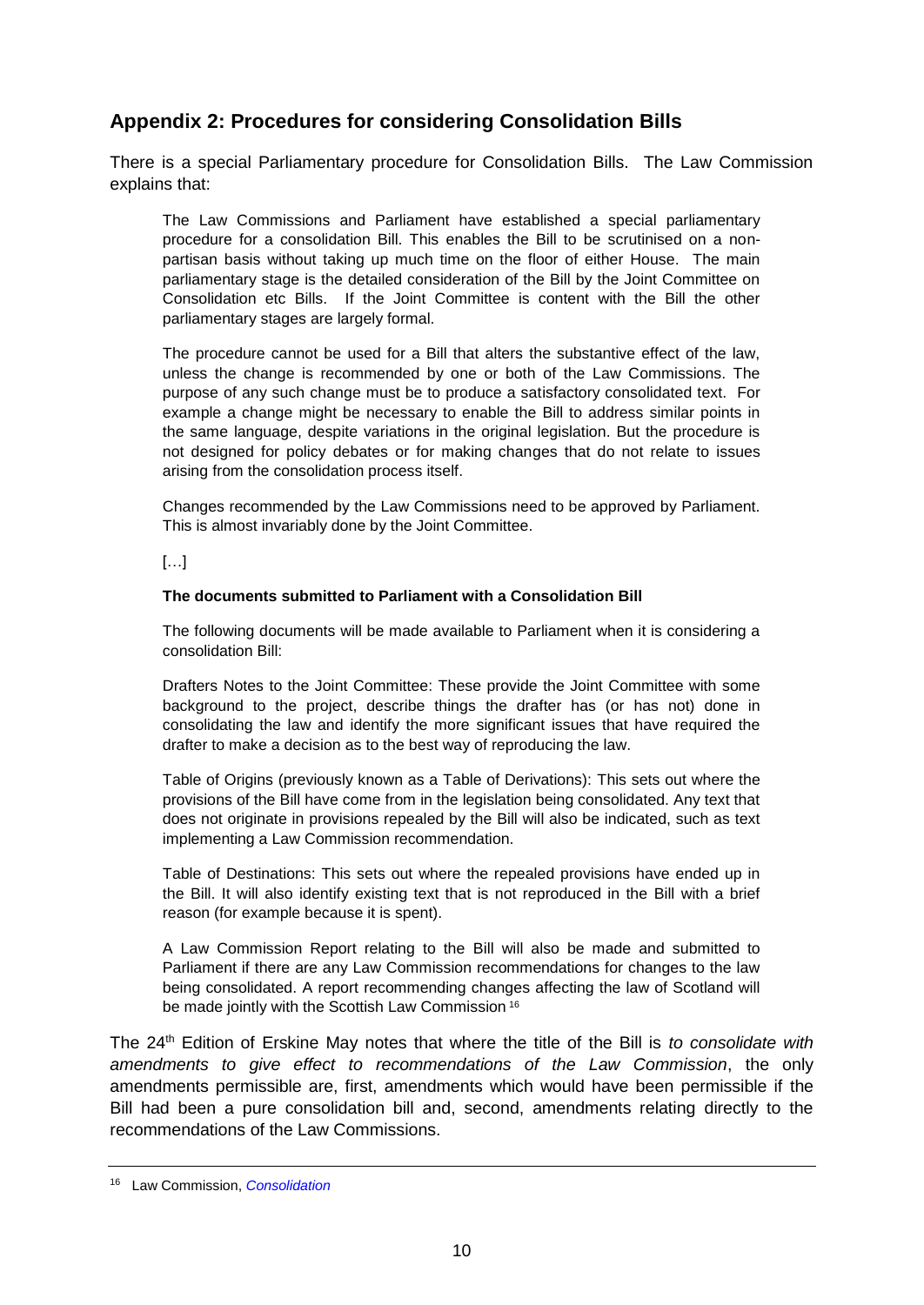The Commons Standing Orders set out how consolidation bills are to be considered. Standing Order No 58 provides:

(1) In this order 'a consolidation bill' means a public bill which falls to be considered by the select committee appointed under [Standing Order No. 140 \(Joint Committee on](http://www.publications.parliament.uk/pa/cm201314/cmstords/900/body.htm#BABCGFBDA)  [Consolidation, &c., Bills\).](http://www.publications.parliament.uk/pa/cm201314/cmstords/900/body.htm#BABCGFBDA)

(2) Notices of amendments, new clauses and new schedules to be moved in committee in respect of a consolidation bill may be received by the Clerks at the Table before the bill has been read a second time.

(3) When a motion shall have been made for the second reading, or for the third reading, of a consolidation bill, the question thereon shall be put forthwith.

(4) If a motion that a consolidation bill be not committed is made by a Minister of the Crown immediately after the bill has been read a second time, the motion shall not require notice and the question thereon shall be put forthwith and may be decided at any hour, though opposed.<sup>17</sup>

Standing Order No 140 sets out the composition and remit of Joint Committee on Consolidation &c Bills:

(1) There shall be a select committee, to consist of twelve Members, to join with the committee appointed by the Lords as the Joint Committee on Consolidation, &c., Bills to consider

(a) consolidation bills, whether public or private;

(b) Statute Law Revision Bills;

(c) bills prepared pursuant to the Consolidation of Enactments (Procedure) Act 1949, together with any memoranda laid pursuant to that Act and any representations made with respect thereto;

(d) bills to consolidate any enactments with amendments to give effect to recommendations made by one or both of the Law Commissions, together with any report containing such recommendations;

(e) bills prepared by one or both of the Law Commissions to promote the reform of the statute law by the repeal, in accordance with Law Commission recommendations, of certain enactments which (except in so far as their effect is preserved) are no longer of practical utility, whether or not they make other provision in connection with the repeal of those enactments, together with any Law Commission report on any such bill; and

(f) any Order in Council laid or laid in draft before the House where an affirmative resolution is required before it is made, or is a condition of its continuance in operation, and which but for the provisions of the Northern Ireland Act 1974 would, in the opinion of the committee, have been enacted by a consolidation bill, whether public or private, or by a Statute Law Revision Bill.

(2) The committee shall have power to send for persons, papers and records; and to sit notwithstanding any adjournment of the House.

(3) Two shall be the quorum of the committee.

<sup>17</sup> House of Commons, *[Standing Orders of the House of Commons -](http://www.publications.parliament.uk/pa/cm201314/cmstords/900/body.htm#59) Public Business 2013*, December 2013, HC 900 2013-14